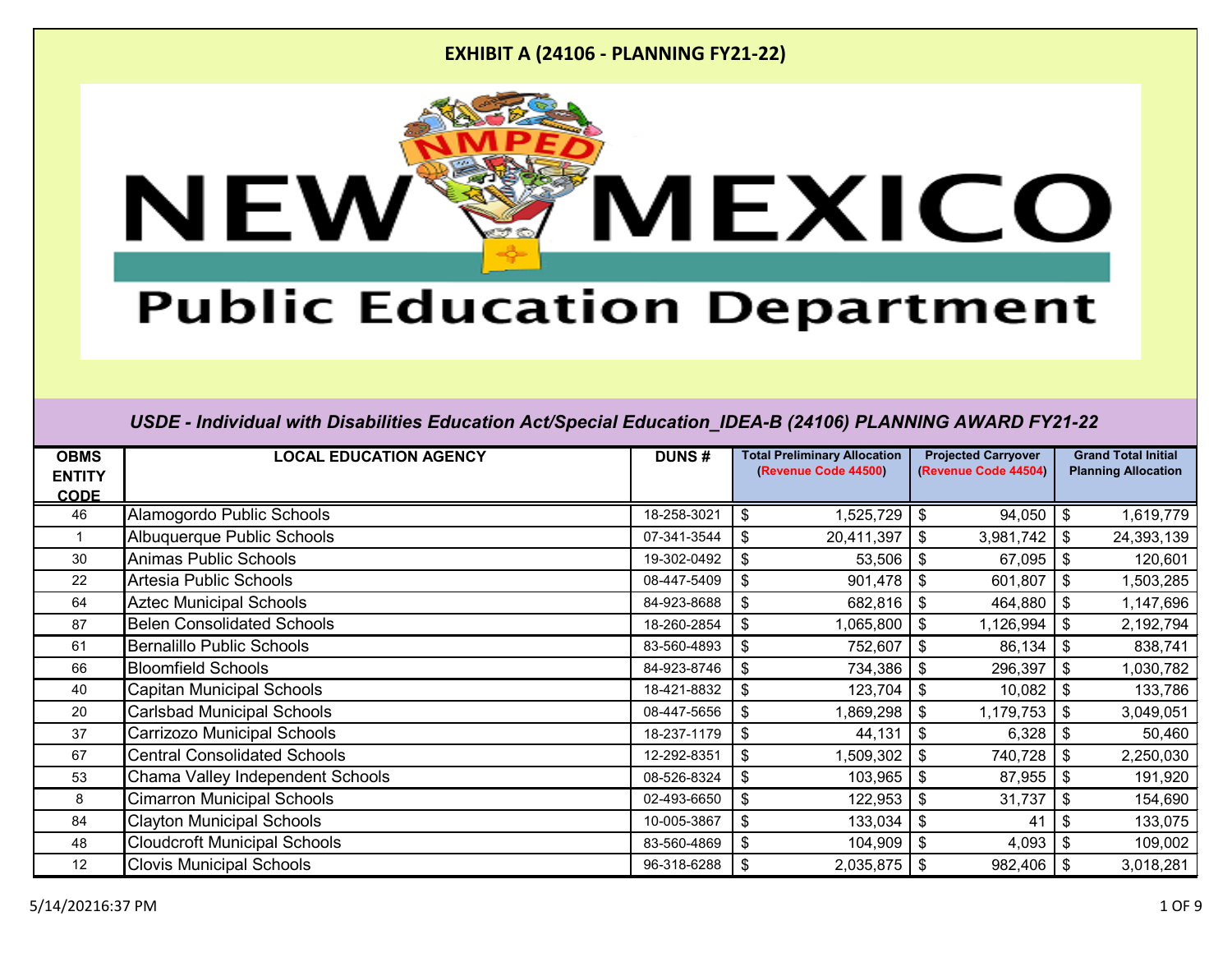

# **Public Education Department**

| <b>OBMS</b><br><b>ENTITY</b><br><b>CODE</b> | <b>LOCAL EDUCATION AGENCY</b>         | <b>DUNS#</b> | <b>Total Preliminary Allocation</b><br>(Revenue Code 44500) | <b>Projected Carryover</b><br>(Revenue Code 44504) | <b>Grand Total Initial</b><br><b>Planning Allocation</b> |
|---------------------------------------------|---------------------------------------|--------------|-------------------------------------------------------------|----------------------------------------------------|----------------------------------------------------------|
| 24                                          | <b>Cobre Consolidated Schools</b>     | 03-608-3897  | 365,722<br>\$                                               | 87,286<br>\$                                       | $\boldsymbol{\mathsf{\$}}$<br>453,008                    |
| 38                                          | Corona Public Schools                 | 19-302-0542  | \$<br>16,687                                                | \$<br>21,516                                       | 38,203<br>\$                                             |
| 62                                          | <b>Cuba Independent Schools</b>       | 05-442-5566  | 202,255<br>\$                                               | 92,086<br>\$                                       | \$<br>294,340                                            |
| 42                                          | <b>Deming Public Schools</b>          | 09-414-1264  | \$<br>1,141,619                                             | 467,931<br>$\frac{1}{2}$                           | $\mathfrak{F}$<br>1,609,550                              |
| 85                                          | <b>Des Moines Municipal Schools</b>   | 04-798-4141  | \$<br>30,663                                                | 56,715<br>\$                                       | $\mathfrak{F}$<br>87,378                                 |
| 6                                           | <b>Dexter Consolidated Schools</b>    | 09-413-7593  | 263,494<br>\$                                               | 94,293<br>\$                                       | 357,787<br>$\boldsymbol{\mathsf{\$}}$                    |
| 60                                          | Dora Consolidated Schools             | 18-463-9516  | \$<br>55,311                                                | \$<br>27,111                                       | \$<br>82,422                                             |
| 54                                          | Dulce Independent Schools             | 84-979-7519  | \$<br>163,715                                               | \$<br>146,571                                      | $\mathfrak{S}$<br>310,287                                |
| 58                                          | <b>Elida Municipal Schools</b>        | 12-317-8006  | \$<br>35,276                                                | \$<br>8,286                                        | $\boldsymbol{\mathsf{s}}$<br>43,562                      |
| 55                                          | Española Public Schools               | 15-937-4156  | \$<br>868,116                                               | \$<br>365,214                                      | \$<br>1,233,330                                          |
| 80                                          | <b>Estancia Municipal Schools</b>     | 79-748-2341  | \$<br>162,816                                               | \$                                                 | \$<br>162,816                                            |
| 32                                          | Eunice Public Schools                 | 04-612-5043  | 182,647<br>\$                                               | \$<br>31,491                                       | $\boldsymbol{\mathcal{F}}$<br>214,138                    |
| 65                                          | <b>Farmington Municipal Schools</b>   | 06-972-0043  | 2,431,640<br>\$                                             | 587,083<br>\$                                      | $\boldsymbol{\mathsf{\$}}$<br>3,018,723                  |
| 59                                          | <b>Floyd Municipal Schools</b>        | 80-048-6008  | 62,081<br>\$                                                | 37,516<br>\$                                       | $\mathfrak{F}$<br>99,597                                 |
| 16                                          | Fort Sumner Municipal Schools         | 10-079-5657  | \$<br>85,523                                                | 11,156<br>\$                                       | $\boldsymbol{\mathsf{\$}}$<br>96,679                     |
| 19                                          | Gadsden Independent Schools           | 08-766-7267  | \$<br>3,275,990                                             | \$<br>465,999                                      | \$<br>3,741,989                                          |
| 43                                          | <b>Gallup-McKinley County Schools</b> | 06-941-2153  | 3,221,087<br>\$                                             | \$<br>3,415,012                                    | \$<br>6,636,099                                          |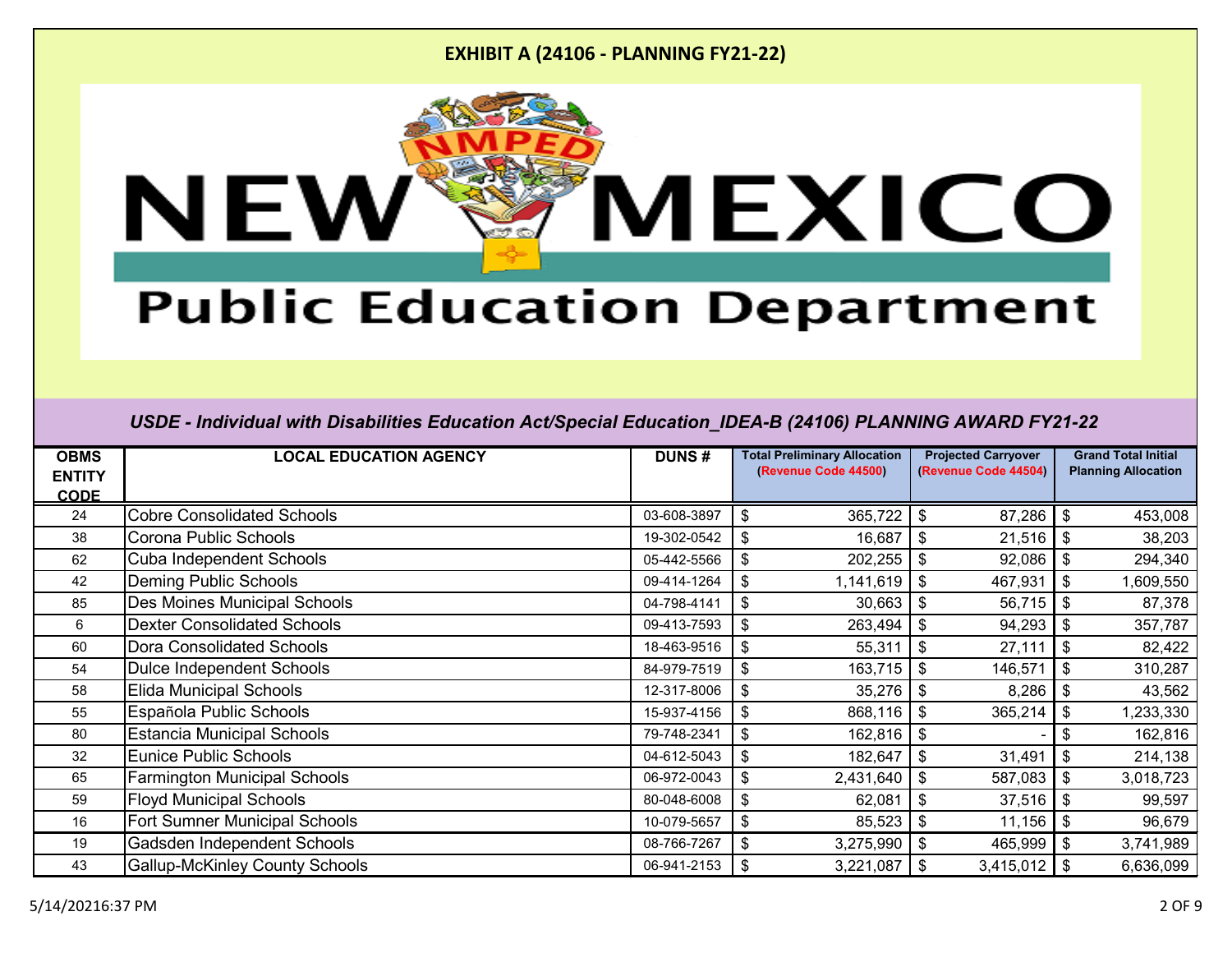

# **Public Education Department**

| <b>OBMS</b><br><b>ENTITY</b> | <b>LOCAL EDUCATION AGENCY</b>       | <b>DUNS#</b> | <b>Total Preliminary Allocation</b><br>(Revenue Code 44500) | <b>Projected Carryover</b><br>(Revenue Code 44504) | <b>Grand Total Initial</b><br><b>Planning Allocation</b> |
|------------------------------|-------------------------------------|--------------|-------------------------------------------------------------|----------------------------------------------------|----------------------------------------------------------|
| <b>CODE</b>                  |                                     |              |                                                             |                                                    |                                                          |
| 15                           | <b>Grady Municipal Schools</b>      | 15-937-1376  | 34,370<br>\$                                                | 5,880<br>\$                                        | -\$<br>40,250                                            |
| 88                           | <b>Grants/Cibola County Schools</b> | 06-063-2940  | 833,744<br>\$                                               | $\sqrt[6]{2}$<br>144,849                           | 978,593<br>-\$                                           |
| 5                            | <b>Hagerman Municipal Schools</b>   | 96-399-3667  | \$<br>115,610                                               | 58,891<br>\$                                       | \$<br>174,500                                            |
| 18                           | <b>Hatch Valley Public Schools</b>  | 12-373-4899  | 305,895<br>\$                                               | 192,006<br>\$                                      | - \$<br>497,901                                          |
| 33                           | <b>Hobbs Municipal Schools</b>      | 06-897-3627  | 2,118,500<br>\$                                             | $\boldsymbol{\mathsf{S}}$<br>3,082,562             | \$<br>5,201,062                                          |
| 39                           | Hondo Valley Public Schools         | 07-915-3107  | 40,311<br>\$                                                | 20,307<br>$\boldsymbol{\mathsf{S}}$                | \$<br>60,618                                             |
| 50                           | <b>House Municipal Schools</b>      | 18-421-9046  | 18,956<br>\$                                                | 1,491<br>\$                                        | \$<br>20,446                                             |
| 34                           | <b>Jal Public Schools</b>           | 07-486-5429  | \$<br>130,354                                               | $\boldsymbol{\mathsf{s}}$<br>113,675               | 244,029                                                  |
| 56                           | Jemez Mountain Public Schools       | 10-066-3558  | \$<br>54,248                                                | $\boldsymbol{\mathsf{S}}$<br>4,286                 | -\$<br>58,534                                            |
| 63                           | Jemez Valley Public Schools         | 19-569-1175  | \$<br>104,756                                               | $\boldsymbol{\mathsf{S}}$<br>77,466                | 182,221<br>-\$                                           |
| 7                            | Lake Arthur Municipal Schools       | 10-079-6135  | \$<br>36,584                                                | \$<br>5,515                                        | l \$<br>42,099                                           |
| 17                           | Las Cruces Public Schools           | 09-413-8740  | 5,964,402<br>\$                                             | $\boldsymbol{\mathsf{s}}$<br>1,504,186             | l \$<br>7,468,588                                        |
| 69                           | Las Vegas City Public Schools       | 10-005-3990  | 354,236<br>\$                                               | 88,957<br>$\boldsymbol{\mathsf{S}}$                | -\$<br>443,193                                           |
| 51                           | <b>Logan Municipal Schools</b>      | 10-278-4170  | 73,134<br>\$                                                | 78,040<br>$\boldsymbol{\mathsf{S}}$                | l \$<br>151,174                                          |
| 29                           | <b>Lordsburg Municipal Schools</b>  | 09-413-5670  | 185,421<br>\$                                               | 40,443<br>\$                                       | l \$<br>225,864                                          |
| 41                           | Los Alamos Public Schools           | 07-338-7409  | 840,477<br>\$                                               | \$<br>277,463                                      | 1,117,939                                                |
| 86                           | Los Lunas Public Schools            | 08-146-6427  | 1,967,594<br>\$                                             | \$<br>1,470,821                                    | 3,438,415                                                |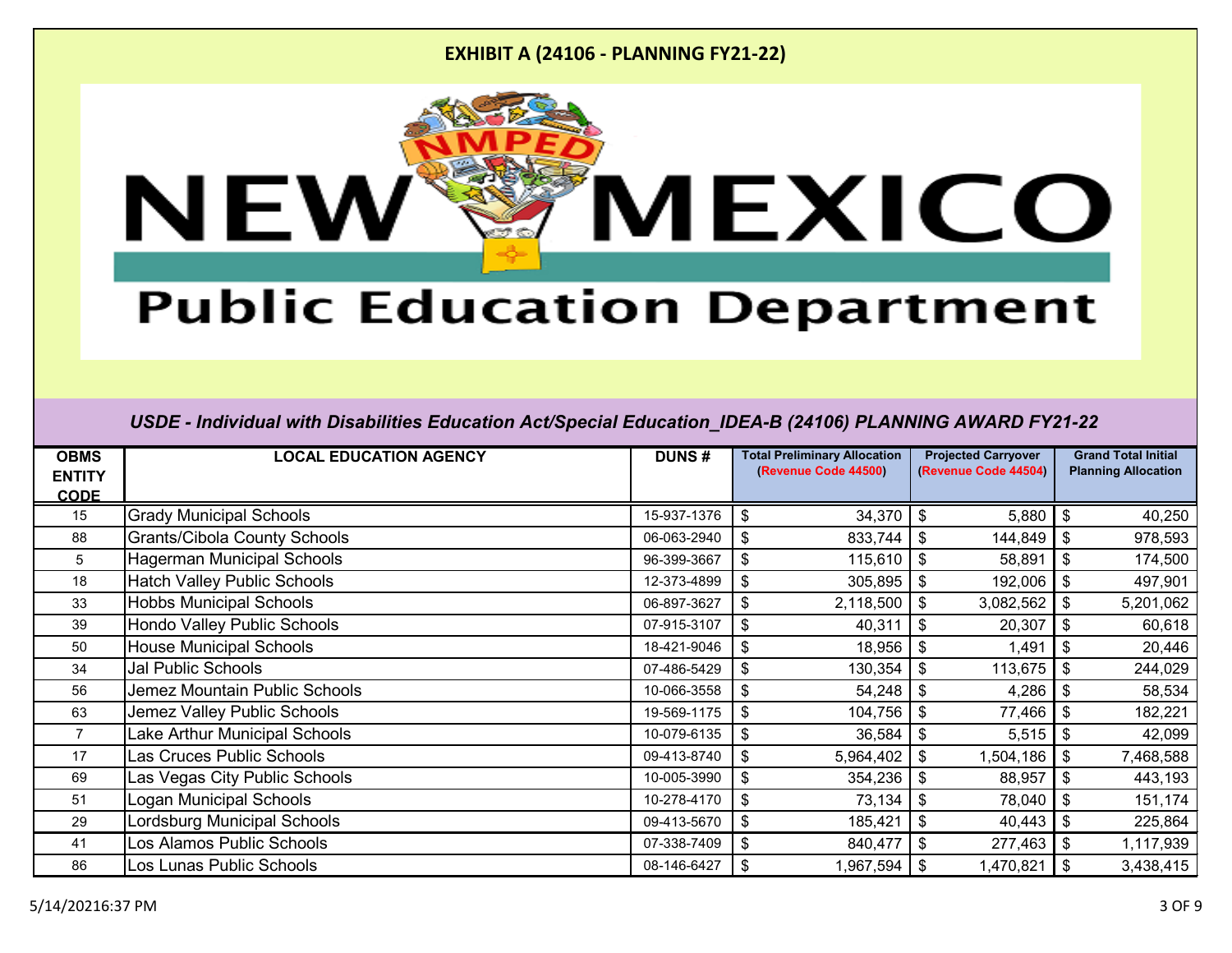

# **Public Education Department**

| <b>OBMS</b>   | <b>LOCAL EDUCATION AGENCY</b>          | <b>DUNS#</b> | <b>Total Preliminary Allocation</b> | <b>Projected Carryover</b> | <b>Grand Total Initial</b> |
|---------------|----------------------------------------|--------------|-------------------------------------|----------------------------|----------------------------|
| <b>ENTITY</b> |                                        |              | (Revenue Code 44500)                | (Revenue Code 44504)       | <b>Planning Allocation</b> |
| <b>CODE</b>   |                                        |              |                                     |                            |                            |
| 21            | Loving Municipal Schools               | 10-060-5997  | 136,745<br>\$                       | 38,971<br>\$               | \$<br>175,716              |
| 31            | Lovington Municipal Schools            | 12-351-4762  | \$<br>786,444                       | 367,152<br>\$              | -\$<br>1,153,596           |
| 75            | Magdalena Municipal Schools            | 07-645-1756  | 102,981<br>\$                       | 69,122<br>$\sqrt[6]{3}$    | -\$<br>172,103             |
| 11            | <b>Maxwell Municipal Schools</b>       | 10-005-4055  | 36,363<br>\$                        | 18,374<br>\$               | -\$<br>54,737              |
| 14            | <b>Melrose Municipal Schools</b>       | 10-060-6003  | 74,983<br>\$                        | $\sqrt[6]{3}$<br>22,481    | \$<br>97,464               |
| 78            | <b>Mesa Vista Consolidated Schools</b> | 05-821-1590  | 84,213<br>\$                        | 14,220<br>\$               | \$<br>98,432               |
| 44            | Mora Independent Schools               | 09-414-3401  | \$<br>105,518                       | 50,233<br>\$               | -\$<br>155,752             |
| 81            | Moriarty-Edgewood School District      | 01-122-4219  | \$<br>767,370                       | \$<br>254,957              | -\$<br>1,022,327           |
| 28            | <b>Mosquero Municipal Schools</b>      | 10-066-3608  | 24,782<br>\$                        | 9,084<br>\$                | -\$<br>33,866              |
| 82            | Mountainair Public Schools             | 12-361-3127  | 74,271<br>\$                        | 70,462<br>\$               | \$<br>144,732              |
| 70            | Pecos Independent School District      | 05-494-0481  | \$<br>159,746                       | 45,876<br>\$               | -\$<br>205,622             |
| 77            | Peñasco Independent Schools            | 79-937-8146  | 104,489<br>\$                       | $\sqrt[6]{\frac{1}{2}}$    | 104,489<br>\$              |
| 72            | Pojoaque Valley Public Schools         | 08-195-9579  | 397,502<br>\$                       | 191,519<br>$\sqrt[6]{3}$   | \$<br>589,021              |
| 57            | <b>Portales Municipal Schools</b>      | 12-361-1816  | 669,087<br>\$                       | 8,204<br>\$                | -\$<br>677,291             |
| 3             | Quemado Independent Schools            | 01-682-0532  | 41,686<br>\$                        | 14,317<br>\$               | -\$<br>56,003              |
| 79            | Questa Independent Schools             | 86-767-6298  | \$<br>82,879                        | $\sqrt[6]{3}$<br>2,476     | -\$<br>85,355              |
| 9             | <b>Raton Public Schools</b>            | 12-296-2160  | 267,812<br>\$                       | \$<br>125,633              | 393,445                    |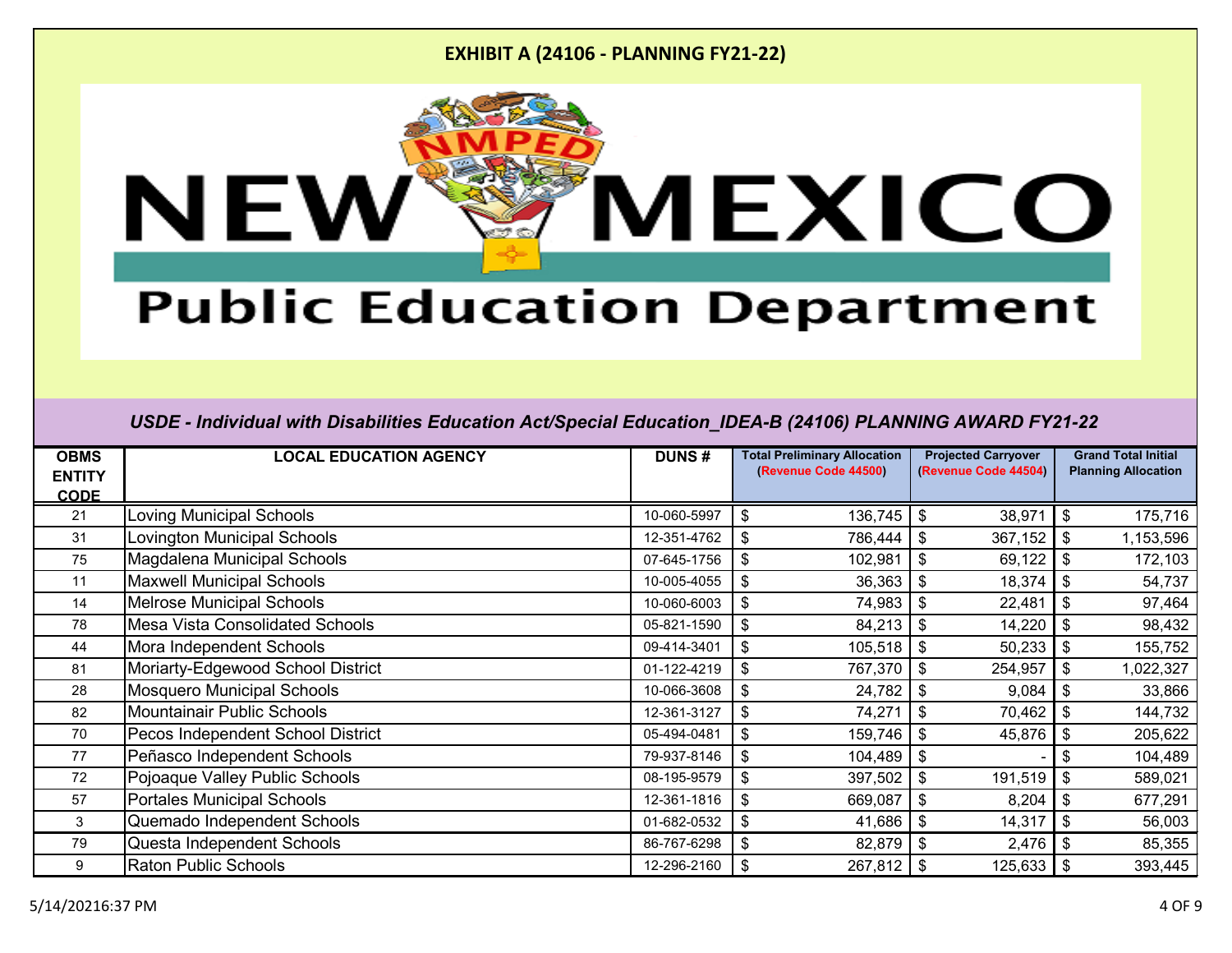

# **Public Education Department**

| <b>OBMS</b><br><b>ENTITY</b><br><b>CODE</b> | <b>LOCAL EDUCATION AGENCY</b>              | <b>DUNS#</b> |    | <b>Total Preliminary Allocation</b><br>(Revenue Code 44500) | <b>Projected Carryover</b><br>(Revenue Code 44504) |                            |           |  | <b>Grand Total Initial</b><br><b>Planning Allocation</b> |
|---------------------------------------------|--------------------------------------------|--------------|----|-------------------------------------------------------------|----------------------------------------------------|----------------------------|-----------|--|----------------------------------------------------------|
| $\overline{2}$                              | <b>Reserve Independent Schools</b>         | 12-75-71342  | \$ | 42,468                                                      | 2,330<br>\$                                        | \$                         | 44,798    |  |                                                          |
| 83                                          | Rio Rancho Public Schools                  | 83-560-4810  | \$ | 3,203,378                                                   | \$<br>484,595                                      | $\boldsymbol{\mathcal{F}}$ | 3,687,972 |  |                                                          |
| 4                                           | Roswell Independent Schools                | 07-138-5249  | \$ | 2,540,148                                                   | 737,012<br>\$                                      | \$                         | 3,277,161 |  |                                                          |
| 27                                          | <b>Roy Municipal Schools</b>               | 12-334-4574  | \$ | 21,142                                                      | \$<br>25,511                                       | $\boldsymbol{\mathsf{s}}$  | 46,654    |  |                                                          |
| 36                                          | <b>Ruidoso Municipal Schools</b>           | 10-155-4744  | \$ | 503,106                                                     | $\boldsymbol{\mathsf{S}}$<br>359,457               | $\boldsymbol{\mathsf{s}}$  | 862,563   |  |                                                          |
| 52                                          | San Jon Municipal Schools                  | 10-060-6029  | \$ | 30,549                                                      | 1,759<br>\$                                        | \$                         | 32,307    |  |                                                          |
| 71                                          | Santa Fe Public Schools                    | 09-714-4281  | \$ | 2,724,310                                                   | \$<br>1,089,166                                    | \$                         | 3,813,476 |  |                                                          |
| 25                                          | Santa Rosa Consolidated Schools            | 03-612-5920  | \$ | 189,586                                                     | $\boldsymbol{\mathsf{s}}$<br>23,550                | \$                         | 213,135   |  |                                                          |
| 23                                          | <b>Silver Consolidated School District</b> | 78-047-0423  | \$ | 713,555                                                     | \$<br>257,913                                      | \$                         | 971,468   |  |                                                          |
| 74                                          | <b>Socorro Consolidated Schools</b>        | 04-070-5303  | \$ | 424,792                                                     | 151,633<br>\$                                      | $\boldsymbol{\mathcal{F}}$ | 576,425   |  |                                                          |
| 10                                          | <b>Springer Municipal Schools</b>          | 18-262-0369  | \$ | 51,517                                                      | \$<br>35,678                                       | \$                         | 87,194    |  |                                                          |
| 76                                          | <b>Taos Municipal Schools</b>              | 19-329-1002  | \$ | 699,330                                                     | \$<br>523,078                                      | $\mathfrak{F}$             | 1,222,409 |  |                                                          |
| 35                                          | <b>Tatum Municipal Schools</b>             | 10-005-4170  | \$ | 89,067                                                      | 87,279<br>\$                                       | \$                         | 176,345   |  |                                                          |
| 13                                          | <b>Texico Municipal Schools</b>            | 18-261-9114  | \$ | 133,855                                                     | \$<br>52,759                                       | \$                         | 186,614   |  |                                                          |
| 73                                          | Truth or Consequences Municipal Schools    | 10-005-4196  | \$ | 379,366                                                     | 78<br>\$                                           | \$                         | 379,444   |  |                                                          |
| 49                                          | Tucumcari Public Schools                   | 09-414-4391  | \$ | 295,694                                                     | \$<br>140,975                                      | \$                         | 436,669   |  |                                                          |
| 47                                          | Tularosa Municipal Schools                 | 10-837-6617  | \$ | 271,723                                                     | \$<br>168,223                                      | -\$                        | 439,946   |  |                                                          |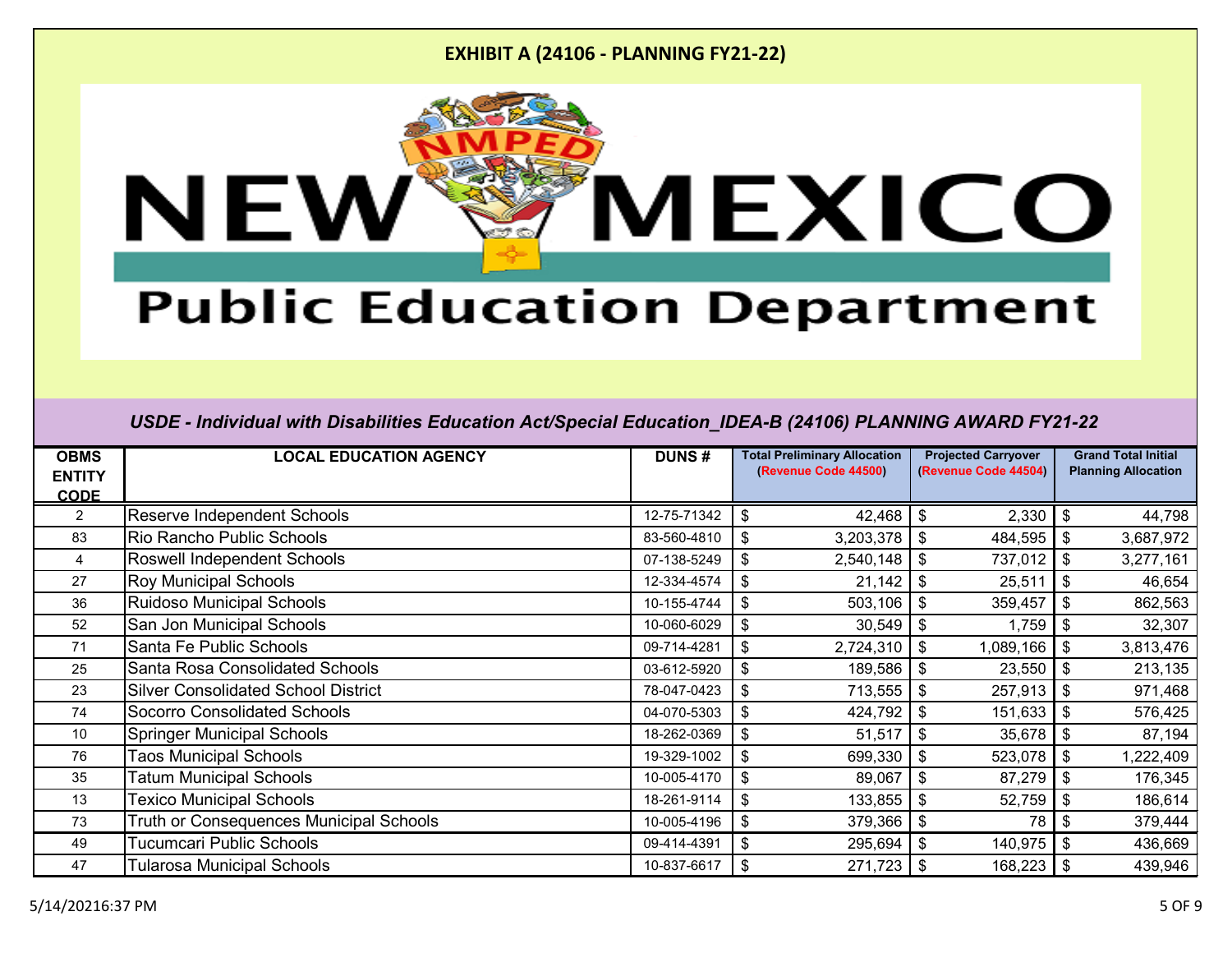

# **Public Education Department**

| <b>OBMS</b><br><b>ENTITY</b><br><b>CODE</b> | <b>LOCAL EDUCATION AGENCY</b>           | <b>DUNS#</b> | <b>Total Preliminary Allocation</b><br>(Revenue Code 44500) | <b>Projected Carryover</b><br>(Revenue Code 44504) | <b>Grand Total Initial</b><br><b>Planning Allocation</b> |
|---------------------------------------------|-----------------------------------------|--------------|-------------------------------------------------------------|----------------------------------------------------|----------------------------------------------------------|
| 26                                          | Vaughn Municipal Schools                | 10-005-4220  | 28,476<br>\$                                                | 25,054<br>\$                                       | $\boldsymbol{\mathsf{\$}}$<br>53,530                     |
| 45                                          | <b>Wagon Mound Public Schools</b>       | 10-005-4238  | 46,578<br>\$                                                | \$<br>74,898                                       | $\boldsymbol{\mathsf{\$}}$<br>121,476                    |
| 68                                          | West Las Vegas Public Schools           | 06-942-2491  | \$<br>401,696                                               | \$<br>193,795                                      | \$<br>595,491                                            |
| 89                                          | Zuni Public School District             | 10-504-2907  | \$<br>400,336                                               | \$<br>243,565                                      | $\boldsymbol{\mathsf{S}}$<br>643,901                     |
|                                             | <b>STATE CHARTERS</b>                   |              |                                                             |                                                    |                                                          |
| 580-001                                     | 21st Century Public Academy             | 06-603-3031  | $\frac{1}{2}$<br>88,941                                     | \$                                                 | \$<br>88,941                                             |
| 579-001                                     | <b>ACES Technical Charter School</b>    | 11-720-9902  | \$<br>10,427                                                | \$                                                 | \$<br>10,427                                             |
| 528-001                                     | Albuquerque Bilingual Academy           | 01-594-6921  | \$<br>72,984                                                | \$<br>12,079                                       | \$<br>85,063                                             |
| 574-001                                     | Albuquerque Collegiate Charter School   | 08-120-1500  | \$<br>24,443                                                | \$                                                 | \$<br>24,443                                             |
| 524-001                                     | AIMS @ UNM                              | 96-759-4388  | \$<br>58,739                                                | \$                                                 | $\boldsymbol{\mathsf{s}}$<br>58,739                      |
| 516-001                                     | Albuquerque School of Excellence        | 96-438-5368  | \$<br>159,383                                               | 95,649<br>\$                                       | $\boldsymbol{\mathsf{s}}$<br>255,033                     |
| 517-001                                     | Albuquerque Sign Language Academy (The) | 96-259-6008  | \$<br>29,865                                                | \$<br>3,574                                        | $\frac{1}{2}$<br>33,439                                  |
| 532-001                                     | Aldo Leopold High School                | 82-586-2134  | 34,216<br>\$                                                | \$<br>4,925                                        | \$<br>39,141                                             |
| 511-001                                     | Alma d' arte Charter High School        | 15-834-9188  | \$<br>33,249                                                | \$<br>11,010                                       | \$<br>44,259                                             |
| 575-001                                     | <b>Altura Preparatory School</b>        | 08-119-9774  | \$<br>32,480                                                | \$                                                 | \$<br>32,480                                             |
| 525-001                                     | Amy Biehl Charter High School           | 04-453-9596  | \$<br>53,008                                                | \$<br>17,268                                       | $\boldsymbol{\mathsf{S}}$<br>70,276                      |
| 520-001                                     | <b>ASK Academy (The)</b>                | 02-763-1876  | \$<br>92,390                                                | \$<br>91,852                                       | \$<br>184,242                                            |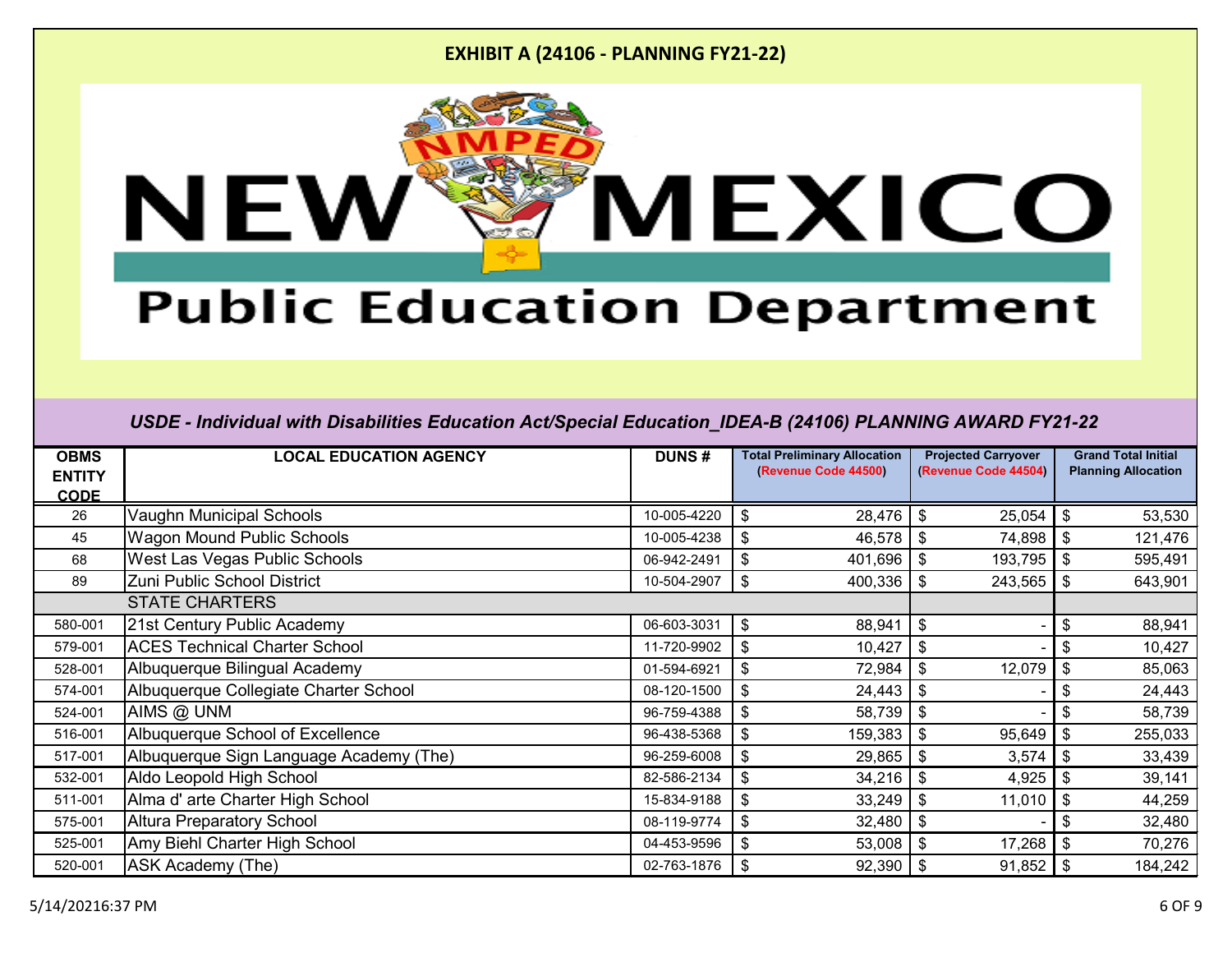

# **Public Education Department**

| <b>OBMS</b><br><b>ENTITY</b> | <b>LOCAL EDUCATION AGENCY</b>                                | <b>DUNS#</b> | <b>Total Preliminary Allocation</b><br>(Revenue Code 44500) | <b>Projected Carryover</b><br>(Revenue Code 44504) | <b>Grand Total Initial</b><br><b>Planning Allocation</b> |
|------------------------------|--------------------------------------------------------------|--------------|-------------------------------------------------------------|----------------------------------------------------|----------------------------------------------------------|
| <b>CODE</b>                  |                                                              |              |                                                             |                                                    |                                                          |
| 512-001                      | <b>Cesar Chavez Community School</b>                         | 18-762-1888  | \$<br>46,060                                                | 22,721<br>\$                                       | \$<br>68,781                                             |
| 562-001                      | Dzit Dit Lool School of Empowerment, Action and Perseverance | 08-015-4085  | 9,281<br>\$                                                 | \$<br>13,968                                       | 23,249<br>\$                                             |
| 550-001                      | <b>Estancia Valley Classical Academy</b>                     | 08-025-5234  | 100,220<br>\$                                               | 20,736<br>\$                                       | \$<br>120,956                                            |
| 557-001                      | <b>Explore Academy</b>                                       | 05-466-2018  | 105,106<br>\$                                               | 14,477<br>\$                                       | \$<br>119,583                                            |
| 581-001                      | <b>Explore Academy - Las Cruces</b>                          | 11-796-3225  | 36,064<br>\$                                                | \$                                                 | \$<br>36,064                                             |
| 503-001                      | <b>Horizon Academy West</b>                                  | 79-372-5230  | 94,286<br>\$                                                | \$                                                 | \$<br>94,286                                             |
| 573-001                      | Hózhó Academy                                                | 08-124-4280  | 71,980<br>\$                                                | \$                                                 | \$<br>71,980                                             |
| 535-001                      | J. Paul Taylor Academy                                       | 01-853-1530  | \$<br>42,308                                                | $\sqrt[6]{3}$<br>25,797                            | \$<br>68,105                                             |
| 560-001                      | La Academia Dolores Huerta                                   | 80-048-6081  | 20,806<br>\$                                                | \$                                                 | 20,806<br>\$                                             |
| 546-001                      | La Tierra Montessori School of the Arts and Sciences         | 07-860-4652  | 14,692<br>\$                                                | 1,839<br>\$                                        | \$<br>16,531                                             |
| 567-001                      | Las Montañas Charter School                                  | 02-905-6318  | 41,741<br>\$                                                | \$<br>45,505                                       | \$<br>87,246                                             |
| 519-001                      | MASTERS Program (The)                                        | 96-461-5798  | 47,325<br>\$                                                | \$<br>43,324                                       | $\boldsymbol{\mathsf{s}}$<br>90,649                      |
| 547-001                      | McCurdy Charter School                                       | 07-873-2212  | 99,600<br>\$                                                | \$<br>95,474                                       | $\boldsymbol{\mathsf{s}}$<br>195,074                     |
| 501-001                      | Media Arts Collaborative Charter School                      | 00-424-7970  | 35,216<br>\$                                                | \$                                                 | \$<br>35,216                                             |
| 578-001                      | Middle College High School                                   | 03-747-5351  | \$<br>24,428                                                | \$                                                 | 24,428                                                   |
| 542-001                      | Mission Achievement and Success Charter School               | 08-055-1210  | 323,736<br>\$                                               | $\sqrt[6]{3}$<br>90,492                            | \$<br>414,228                                            |
| 564-001                      | Monte del Sol Charter School                                 | 01-474-4200  | \$<br>82,307                                                | \$                                                 | \$<br>82,308                                             |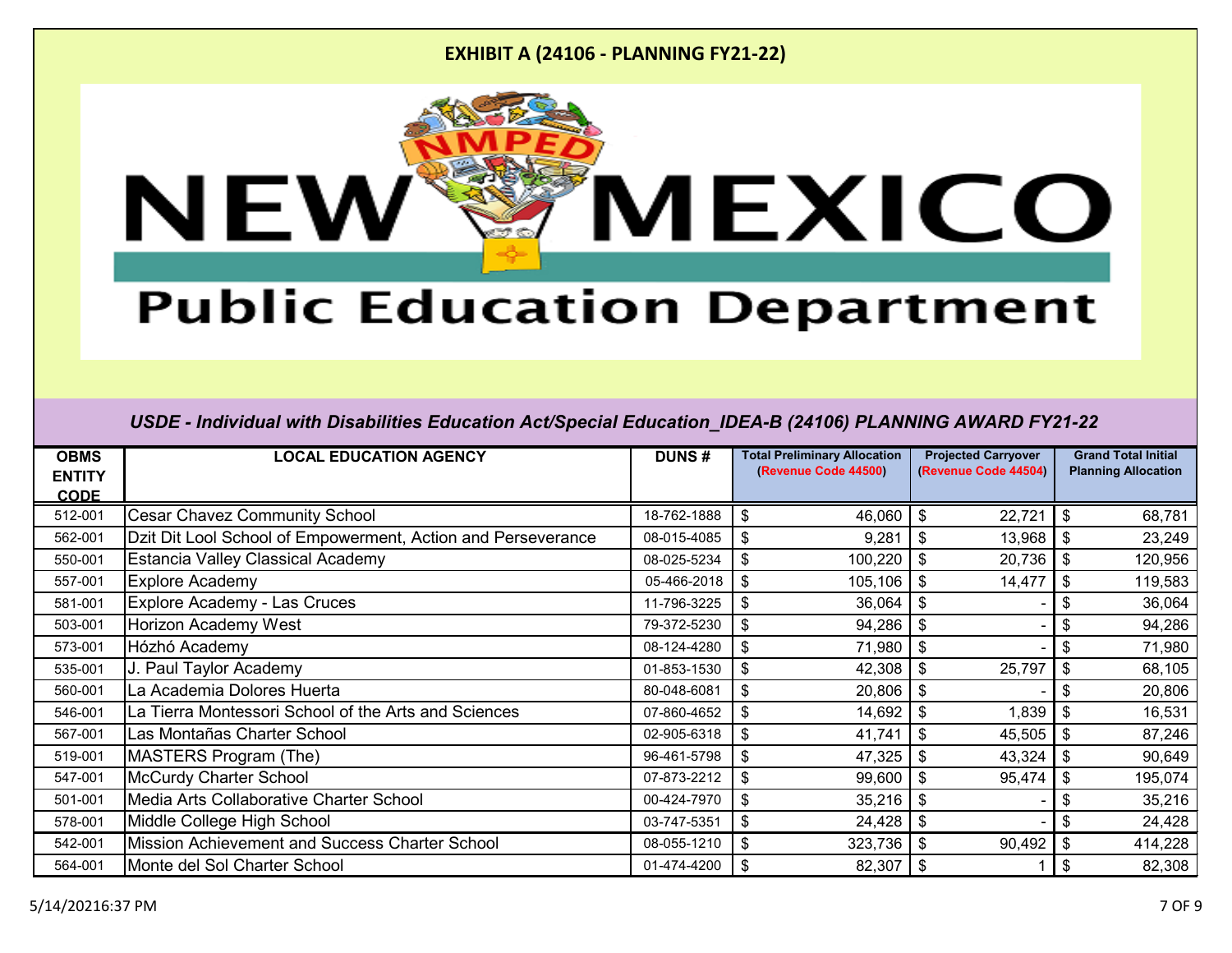

# **Public Education Department**

| <b>OBMS</b>                  | <b>LOCAL EDUCATION AGENCY</b>                           | <b>DUNS#</b> | <b>Total Preliminary Allocation</b><br>(Revenue Code 44500) | <b>Projected Carryover</b><br>(Revenue Code 44504) | <b>Grand Total Initial</b><br><b>Planning Allocation</b> |
|------------------------------|---------------------------------------------------------|--------------|-------------------------------------------------------------|----------------------------------------------------|----------------------------------------------------------|
| <b>ENTITY</b><br><b>CODE</b> |                                                         |              |                                                             |                                                    |                                                          |
| 529-001                      | Montessori Elementary School (The)                      | 80-048-6230  | \$<br>73,860                                                | 82,881<br>\$                                       | \$<br>156,741                                            |
| 549-001                      | New America School of Las Cruces                        | 07-919-4295  | 28,673                                                      | $\boldsymbol{\mathsf{S}}$<br>8,200                 | -\$<br>36,872                                            |
| 554-001                      | New Mexico Connections Academy                          | 07-920-1379  | 232,677<br>\$                                               | 342,202<br>\$                                      | \$<br>574,879                                            |
| 509-001                      | New Mexico School for the Arts                          | 08-055-4399  | 46,156<br>\$                                                | 21,799<br>$\sqrt[6]{2}$                            | -\$<br>67,956                                            |
| 504-001                      | North Valley Academy                                    | 13-693-0356  | 90,782<br>\$                                                | 4,532<br>$\boldsymbol{\mathsf{S}}$                 | \$<br>95,315                                             |
| 577-001                      | Raices del Saber Xinachtli Community School             | 11-707-1791  | 11,779<br>\$                                                | \$                                                 | 11,779<br>\$                                             |
| 539-001                      | <b>Red River Valley Charter School</b>                  | 15-937-4347  | 18,831                                                      | $\boldsymbol{\mathsf{S}}$                          | 18,831                                                   |
| 570-001                      | <b>Roots and Wings Community School</b>                 | 83-324-3368  | 12,498<br>\$                                                | $\boldsymbol{\mathsf{s}}$<br>10,523                | -\$<br>23,021                                            |
| 563-001                      | Sandoval Academy of Bilingual Education                 | 01-561-4185  | 34,381                                                      | $\boldsymbol{\mathsf{S}}$<br>8,119                 | -\$<br>42,500                                            |
| 505-001                      | <b>School of Dreams Academy</b>                         | 82-945-6487  | \$<br>87,658                                                | $\boldsymbol{\mathsf{S}}$<br>79,607                | \$<br>167,265                                            |
| 568-001                      | <b>Six Directions Indigenous Charter School</b>         | 00-347-2448  | 16,574<br>\$                                                | \$<br>23,112                                       | \$<br>39,686                                             |
| 576-001                      | Solare Collegiate Charter School                        | 11-692-6037  | 49,259<br>\$                                                | $\boldsymbol{\mathsf{S}}$                          | \$<br>49,259                                             |
| 515-001                      | South Valley Preparatory School                         | 96-438-4445  | 36,808<br>\$                                                | $\frac{1}{2}$                                      | 36,808<br>\$                                             |
| 544-001                      | Southwest Aeronautics, Mathematics, and Science Academy | 07-843-0713  | 39,810<br>\$                                                | $\boldsymbol{\mathsf{S}}$<br>57,342                | \$<br>97,152                                             |
| 530-001                      | Southwest Preparatory Learning Center                   | 80-048-5851  | 30,693<br>\$                                                | $\boldsymbol{\mathsf{s}}$<br>4,334                 | -\$<br>35,027                                            |
| 531-001                      | Southwest Secondary Learning Center                     | 01-527-4280  | \$<br>26,418                                                | $\boldsymbol{\mathsf{s}}$<br>11,449                | -\$<br>37,867                                            |
| 510-001                      | Taos Academy                                            | 82-892-1473  | \$<br>40,258                                                | \$<br>62,552                                       | 102,810                                                  |